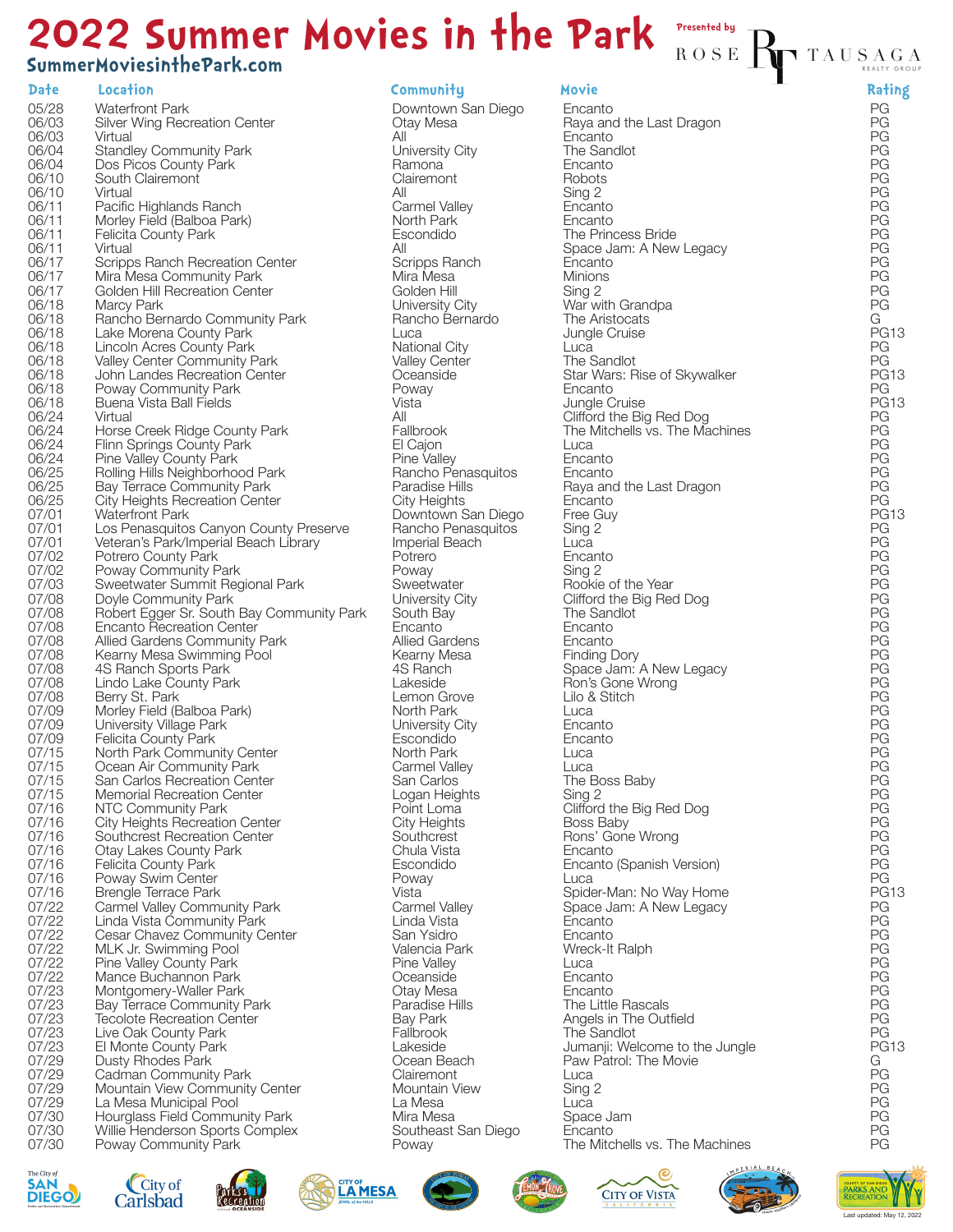## **2022 Summer Movies in the Park** ROSE **SummerMoviesinthePark.com**

| Date  | Location                                    | Community       | Movie                       | Rating      |
|-------|---------------------------------------------|-----------------|-----------------------------|-------------|
| 08/02 | <b>City Heights Recreation Center</b>       | City Heights    | Luca                        | PG          |
| 08/02 | Pacific Beach Library                       | Pacific Beach   | Encanto                     | PG          |
| 08/02 | Veteran's Park/Imperial Beach Library       | Imperial Beach  | The Croods: A New Age       | PG          |
| 08/05 | Nobel Community Park                        | University City | Sing                        | PG          |
| 08/05 | MLK Jr. Recreation Center                   | Valencia Park   | Luca                        | PG          |
| 08/05 | Park de la Cruz                             | City Heights    | Luca                        | PG          |
| 08/05 | Vista Terrace Swimming Pool                 | San Ysidro      | Coco                        | PG          |
| 08/12 | Linda Vista Community Park                  | Linda Vista     | Space Jam: A New Legacy     | PG          |
| 08/12 | La Jolla Community Park                     | La Jolla        | Sing 2                      | PG          |
| 08/12 | Robert Egger Sr. - South Bay Community Park | South Bay       | Encanto                     | PG          |
| 08/12 | Fallbrook Community Center                  | Fallbrook       | Encanto                     | PG          |
| 08/12 | 4S Ranch Sports Park                        | 4S Ranch        | Encanto                     | PG          |
| 08/12 | Berry St. Park                              | Lemon Grove     | Jumanji                     | PG          |
| 08/13 | Montgomery-Waller Park                      | Otay Mesa       | Space Jam: A New legacy     | PG          |
| 08/13 | North Clairemont Community Park             | Clairemont      | Holes                       | PG          |
| 08/13 | Morley Field (Balboa Park)                  | North Park      | Sing 2                      | PG          |
| 08/13 | Dos Picos County Park                       | Ramona          | The Sandlot                 | PG          |
| 08/13 | Sweetwater Summit Regional Park             | <b>Bonita</b>   | Sing 2                      | PG          |
| 08/13 | Felicita County Park                        | Escondido       | The Sandlot                 | PG          |
| 08/13 | Heritage County Park                        | Old Town        | Clueless                    | <b>PG13</b> |
| 08/13 | Old Poway Park                              | Poway           | The Sandlot                 | PG          |
| 08/13 | <b>Brengle Terrace Park</b>                 | Vista           | Sing 2                      | PG          |
| 08/19 | Wegeforth Elementary Joint Use Park         | Serra Mesa      | Sing 2                      | PG          |
| 08/19 | Kate O. Sessions Community Park             | Pacific Beach   | Surf's Up                   | PG          |
| 08/19 | Memorial Swimming Pool                      | Logan Heights   | Atlantis: The Lost Empire   | PG          |
| 08/19 | Pine Valley County Park                     | Pine Valley     | Jungle Cruise               | <b>PG13</b> |
| 08/20 | Lopez Ridge Park                            | Mira Mesa       | Encanto                     | PG          |
| 08/20 | Ward Canyon Neighborhood Park               | Normal Heights  | Sing 2                      | PG          |
| 08/20 | Rancho Bernardo Community Park              | Rancho Bernardo | Encanto                     | PG          |
| 08/20 | Lake Morena County Park                     | Campo           | Ghostbusters: Afterlife     | <b>PG13</b> |
| 08/20 | <b>Otay Lakes County Park</b>               | Chula Vista     | Thor: Ragnarok              | <b>PG13</b> |
| 08/26 | Chollas Lake Park                           | Chollas         | Spies in Disguise           | PG          |
| 08/26 | Robb Athletic Field                         | Ocean Beach     | The Addams family 2         | PG          |
| 08/26 | Colina Del Sol Community Park               | Colina del Sol  | Encanto                     | PG          |
| 08/26 | San Dieguito County Park                    | Del Mar         | The Princess Bride          | PG          |
| 08/26 | Flinn Springs County Park                   | El Cajon        | Encanto                     | PG          |
| 08/26 | MacArthur Park                              | La Mesa         | Paw Patrol: The Movie       | G           |
| 08/26 | William A. Wagner Aquatic Center            | Oceanside       | Luca                        | PG          |
| 08/27 | Point Loma Community Park                   | Point Loma      | Peter Rabbit 2: The Runaway | PG          |
| 08/27 | Jess Martin County Park                     | Julian          | The Sandlot                 | PG          |
| 08/27 | Rancho Guajome Adobe County Park            | Vista           | Three Amigos!               | PG          |

 $\rm\,R\;O\;S\;E\; \displaystyle\prod_{\rm T}\rm\,T\;A\;U\;S\;A\;G\;A$